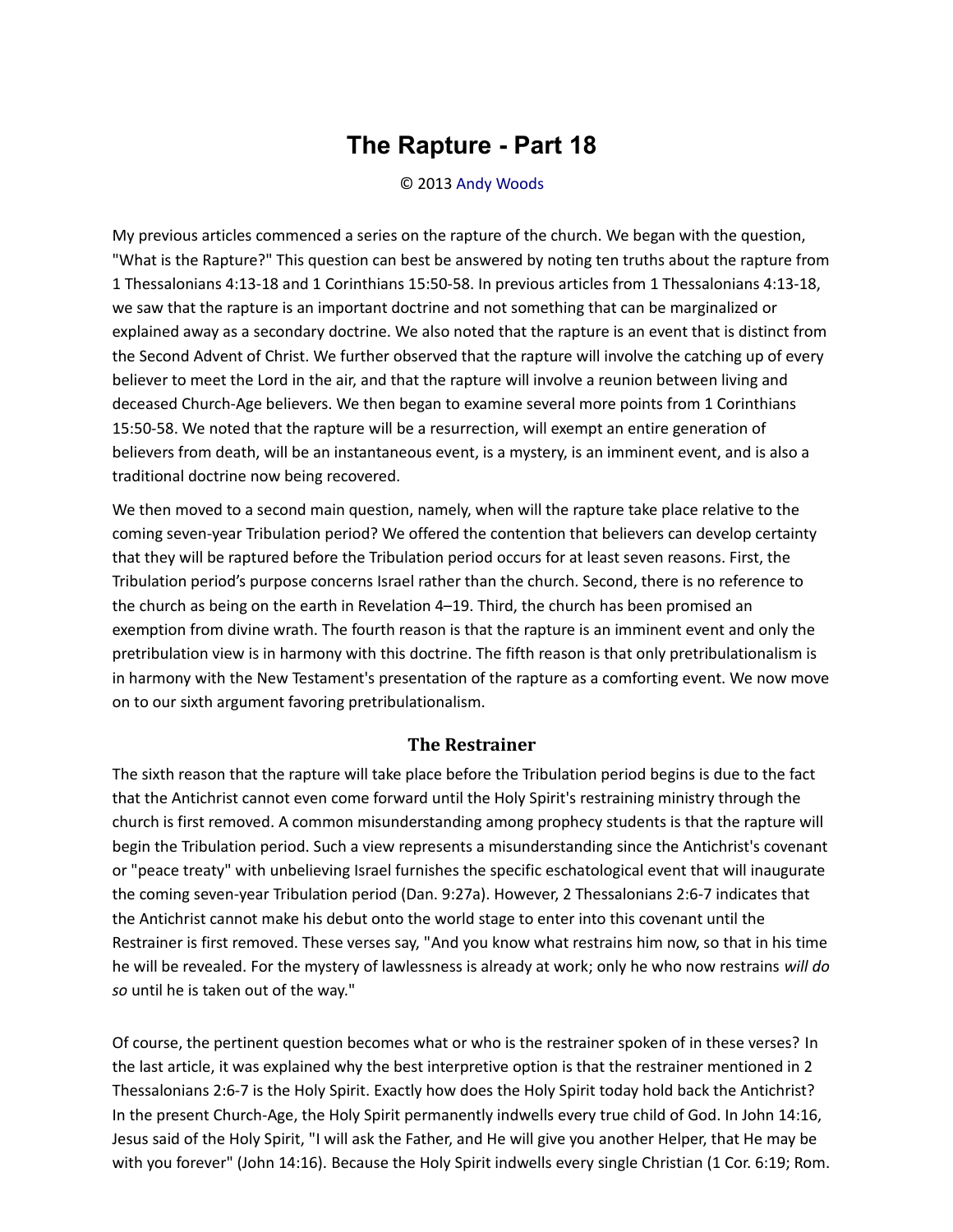8:9), the Holy Spirit currently restrains the spirit of Antichrist in the world through the life of the individual Christian and the church. The Christian's Spirit indwelt presence in the world thus keeps the spirit of the Antichrist in check and inhibits the Antichrist ultimately from coming to power.

This spiritual reality is perhaps one of many reasons why Jesus referred to believers as the salt and light of the earth (Matt. 5:13-16). This truth also explains why it is so important for Christians to be involved in secular society through participation in the democratic process, vocational employment, holding positions of influence, and prayer. God uses such involvement to not only check the spirit of the Antichrist but also to prevent the Antichrist from coming to power. Because the believer's presence in the world acts as a hindrance to the Antichrist's advent, Satan hates the earthly existence of the Christian and the church and wages perpetual warfare against them (Eph. 6:11-12). Such hatred may help explain why, according to some estimates, modern global Christian martyrdoms are currently at an all-time high.

Moreover, many people attack the study of end times Bible prophecy on the grounds that such a focus encourages Christians to adopt a mentality that says that it is God's will for the world to go from "bad to worse." Opponents of a literal understanding of biblical Eschatology often claim that this attitude undermines the Christian's obligation to be salt and light to the secular world.<sup>[1](#page-1-0)</sup> In actuality, 2 Thessalonians 2:6-7 teaches that the Christian's very presence and involvement in the world is the very thing preventing the predicted last days' scenario from unfolding. Thus, it is not an inconsistency for a Christian to be concerned and involved with secular society while simultaneously believing that the Antichrist will one day come to power and lead the world astray.

How does all of this lend support to the pretribulational rapture view? According to 2 Thessalonians 2:1-2, the Thessalonian Christians had received a forged letter alleging to have come from Paul indicating that the Day of the Lord had already started. As a result, they believed that the Day of the Lord, or the seven-year Tribulation period, had already begun and they were in the midst of it. In 2 Thessalonians 2:6-7, Paul wrote the troubled Thessalonian Christians to tell them that the Tribulation period had not yet begun. The Antichrist cannot come to power and initiate the Tribulation period by entering into the covenant with Israel until the restrainer is first removed. The Restrainer is the Holy Spirit. As stated before, since the Holy Spirit indwells every believer, the Holy Spirit restrains both the spirit and revelation of the Antichrist through the presence of Christians and the church in the world. Because the Holy Spirit permanently indwells all believers, it would be impossible for God to remove the restraining ministry of the Holy Spirit from the earth without simultaneously removing the believers whom the Holy Spirit permanently indwells from the earth. If God removed the Spirit without the believers in whom the Spirit dwells, Jesus would be breaking His promises of the Holy Spirit indwelling all believers forever (John 14:16) and never abandoning His own (Matt. 28:20; Heb. 13:5). Thus, the

<span id="page-1-0"></span><sup>1</sup> Gary North, *Rapture Fever* (Tyler, TX: Institute for Christian Economics, 1993).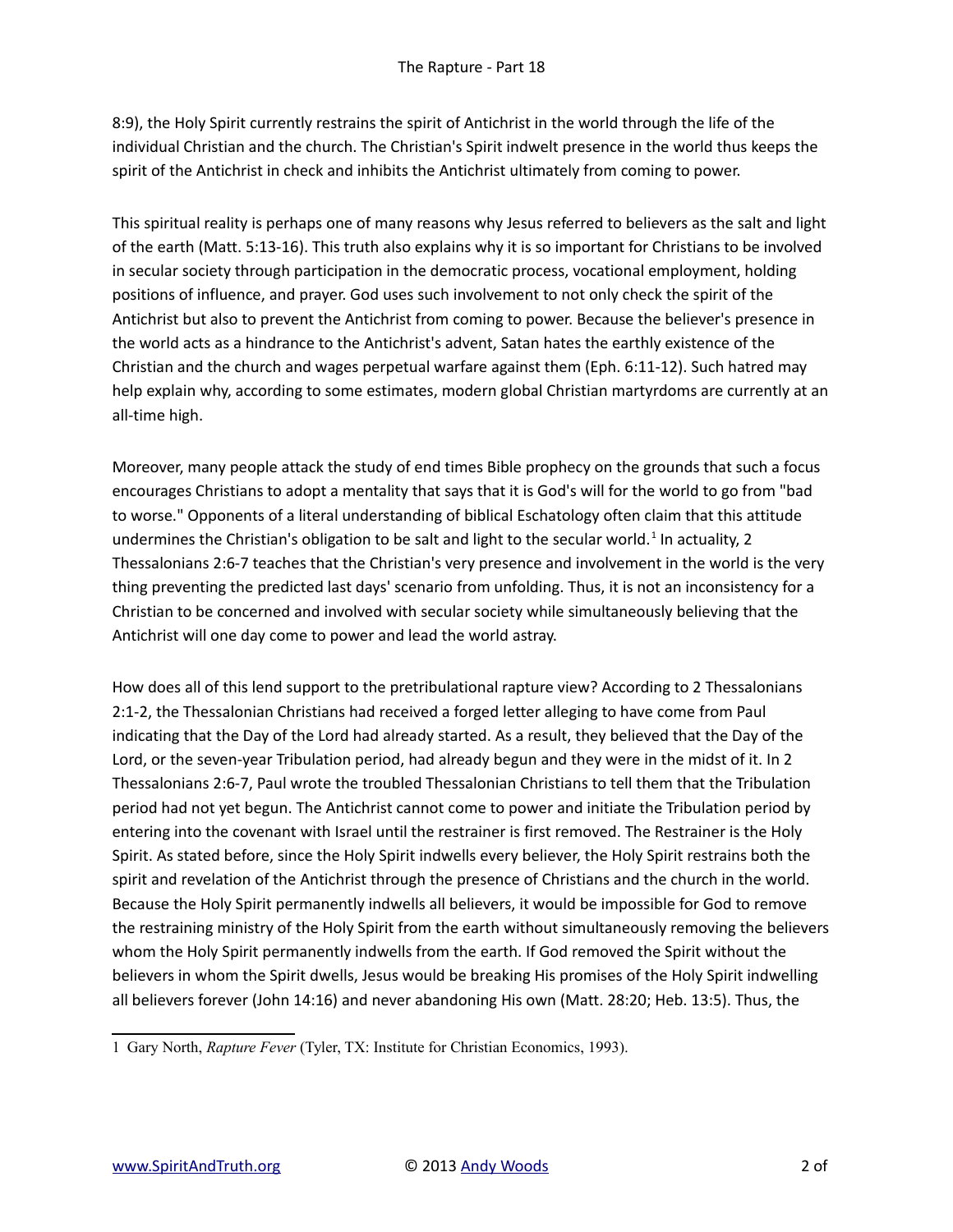Antichrist cannot come to power and the Tribulation period cannot begin until all Christians are removed from the earth through the rapture. Knowing this makes it a waste of time for Church-Age believers to attempt to figure out if various modern world leaders are the antichrist. That fact will not be made clear until after the church has already been raptured to heaven.

After the restraining ministry of the Holy Spirit is removed, then Satan will be unhindered an unencumbered. He will thus be free to unleash his man the Antichrist onto the world stage. This Antichrist will then launch the seven-year Tribulation period by entering into the covenant with unbelieving Israel. He will deceive the masses (2 Thess. 2:8-12). As a result, humanity will quickly coalesce into a one-world false religious, economic, and political system. In this sense, the removal of the Restrainer from the earth will result in ultimate global rebellion, apostasy or departure from known truth.

Some might question this interpretation on the grounds that if the Holy Spirit departs from the earth prior to the Tribulation, how can people be saved in that future time? The Scripture predicts that many people will become believers in Christ during the future Tribulation (Rev. 7:9ff). How are such salvations possible with the Spirit absent? Is not the convicting ministry of the Holy Spirit necessary in order to make the lost aware of the need to trust Christ for eternal salvation? Since the Holy Spirit is deity (Acts 5:3-4), He is omnipresent ("everywhere at the same time") making His complete departure from the earth during the Tribulation period, or any other time period for that matter, an impossibility. David proclaimed, "Where can I go from Your Spirit? Or where can I flee from Your presence? If I ascend to heaven, You are there; If I make my bed in Sheol, behold, You are there" (Ps. 139:7-8). Therefore, the above stated objection to this interpretation can be answered by noting that while the current restraining ministry of the Holy Spirit will not be present on the earth during the Tribulation period, the convicting ministry of the Holy Spirit will still be in operation. As the Holy Spirit convicts people of their need to accept Christ as Savior (John 16:7-11), numerous people will be converted to Christ during this time period. In other words, the only pneumatological removal between the transition from the Church-Age to the Tribulation subsequent to the rapture will be the ministry of restraint. The Sprit's unique and present ministry of restraining the advent of the Antichrist will end with the rapture while the Spirit's convicting ministry will remain.

In sum, having previously answered the question, "what is the rapture?", we noted six of at least seven reasons that affirm the pretribulational rapture view. The first reason is that the Tribulation's ultimate purpose concerns Israel rather than the church. The second reason relates to the concept of the missing church not only from Revelation 4–22, but also from all central and critical Tribulation texts. The third reason is that the church has been promised an exemption from divine wrath. The fourth reason is that the rapture is an imminent event and only the pretribulation view is in harmony with this